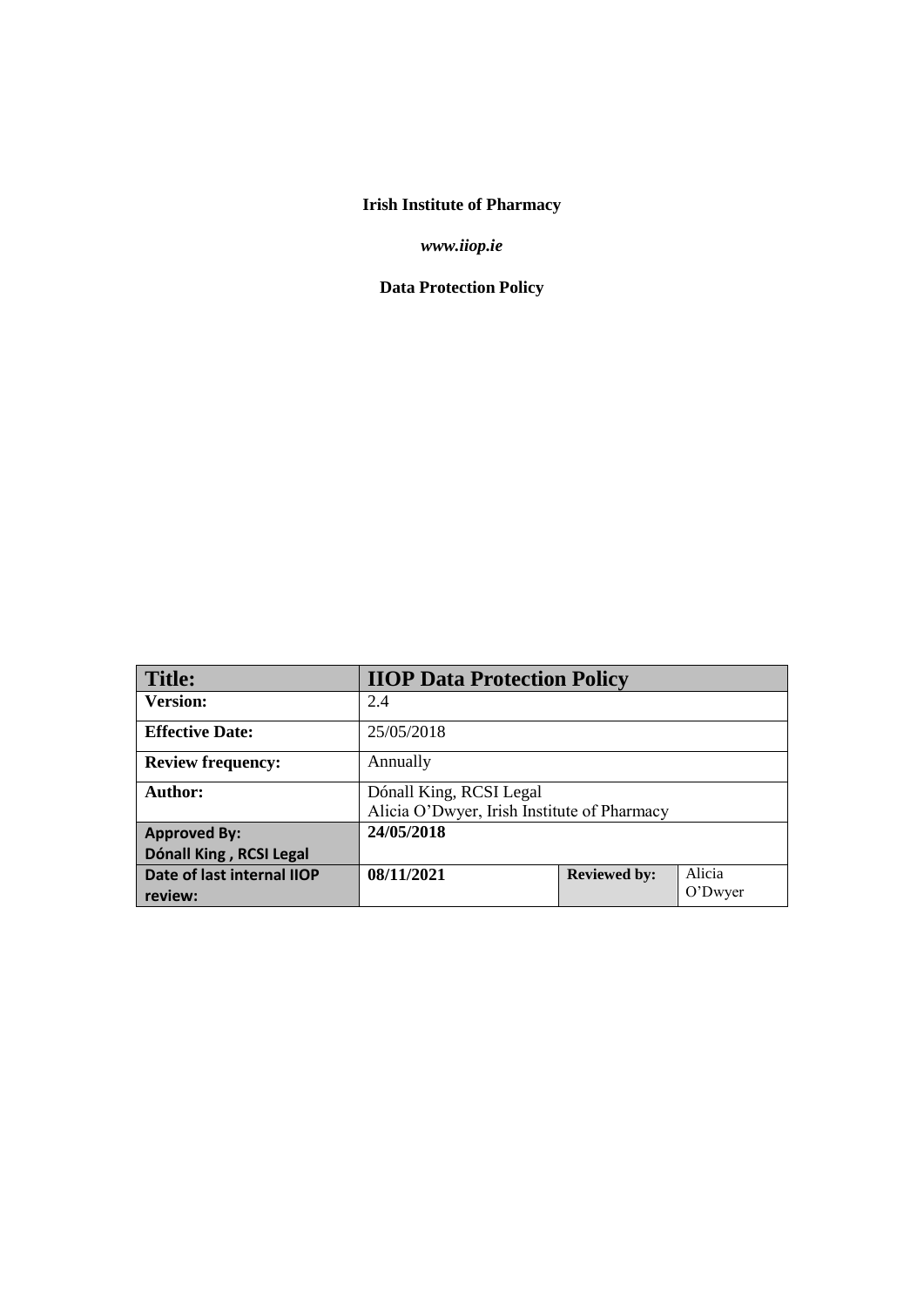#### **Version 2.4 – 25/05/2018**

#### **Irish Institute of Pharmacy**

#### *www.iiop.ie*

#### **Data Protection Policy**

#### 1. **Scope of Policy**

- 1.1 This Data Protection Policy governs the use of personal data that is provided to the Royal College of Surgeons in Ireland by members of the Irish Institute of Pharmacy ("**Members**"). Members may provide RCSI with their information in the course of their participation in Institute activities or while using any of the Member facilities on the iiop.ie website (the "**Site**").
- 1.2 Non-members of the Institute may also be able to access certain pages of the Site and if they provide personal data to the Institute while doing so, this Policy shall also apply to them.
- 1.3 Please read the following carefully to understand our views and practices regarding Members' personal data and how we will treat it.

# 2. **The Irish Institute of Pharmacy ("Institute") and the Royal College of Surgeons in Ireland ("RCSI")**

- 2.1 Pursuant to Section 7(1)(d) of the Pharmacy Act 2007, the Pharmaceutical Society of Ireland ("**PSI**") is required to ensure that pharmacists undertake appropriate continuing professional development, including the acquisition of specialisation. For this purpose, the PSI appointed RCSI to establish and operate the Institute as the PSI's managing body. While the activities of the Institute are branded under the "Irish "Institute of Pharmacy" and "IIOP" names, the legal entity which operates the Institute under contract from the PSI is Royal College of Surgeons, 123 St Stephen's Green, Dublin 2, Ireland ("**RCSI**").
- 2.2 The Institute has established the Site to assist members in meeting their Continuing Professional Development ("**CPD**") obligations so as to facilitate the development of pharmacy practice to ensure that it meets the emerging needs of patients and the wider healthcare system. The Institute oversees the management and support mechanisms for CPD and the commissioning of required education and training programmes.
- 2.3 For the purposes of data protection law, RCSI is a "data controller" of the data that Members provide to the Institute.

### 3. **Members' Areas of the Site**

3.1 The Site is provided predominantly as a resource for eligible Members who can avail of the Member facilities on the Site. These facilities, such as the Institute's ePortfolio, online learning opportunities and discussion forums, are available to Members once they log in to their Members' accounts.

#### 4. **Information stored in the Members' Area**

4.1 In the first instance, Members' accounts are generated by the Institute using contact and registration data provided to the Institute by the PSI. This information comprises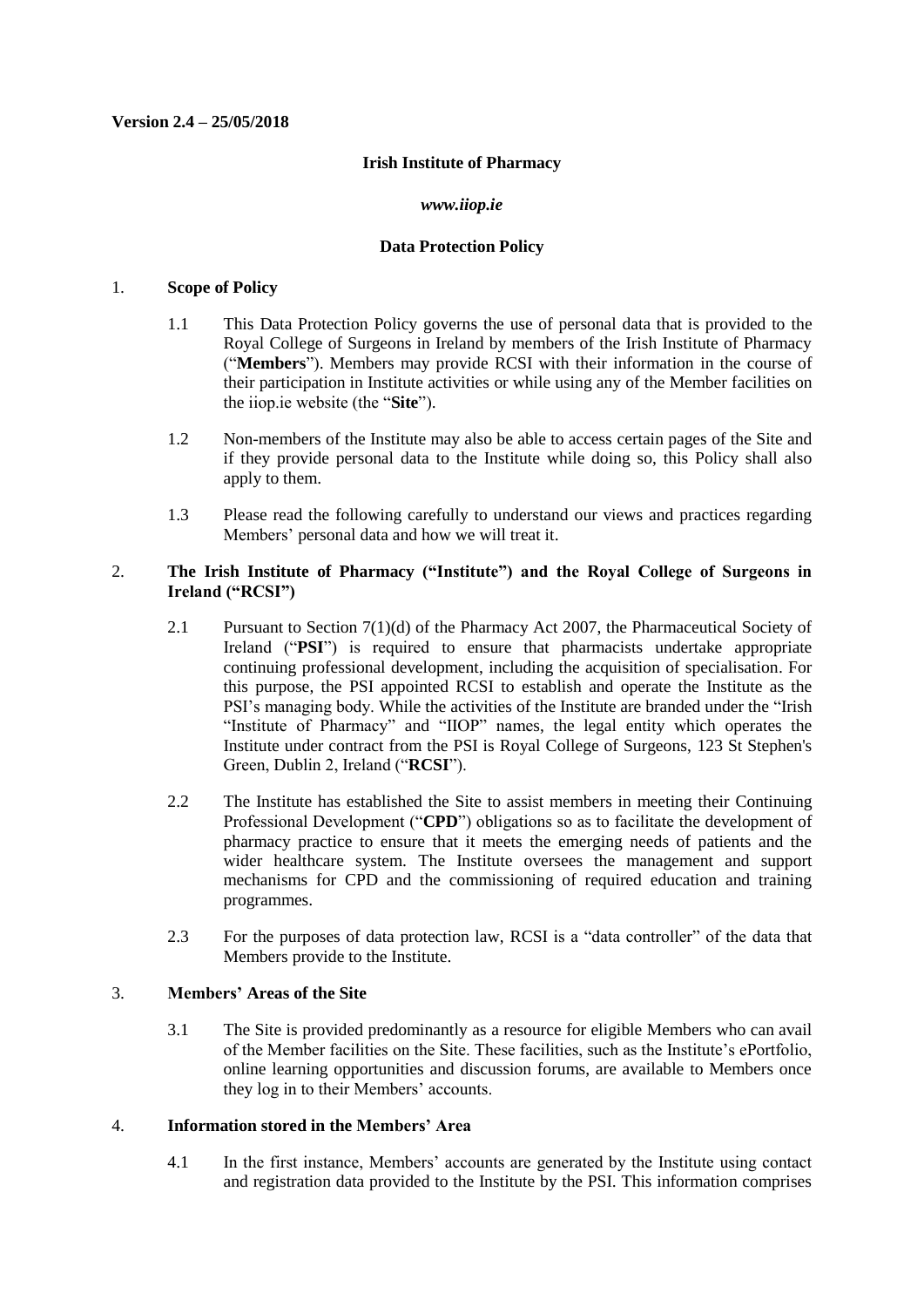name, contact details (e.g. post and email) and PSI registration number only. Thereafter, it is the Members themselves who determine what information is stored in their Members' accounts and the Members decide what content in their accounts is available publicly and which pages are private. So while Member's accounts will differ from Member to Member, typically the information which is hosted by the Institute could be categorised as follows:

- 4.2 Personal Data: This is data which identifies or is capable of identifying a living individual and includes the following:
	- (a) **Information Members Provide to the Institute:** Members may give the Institute information about themselves in a number of different ways. For example, Members may provide personal data to the Institute when subscribing for Institute services or registering for Institute events.
	- (b) **Data Inputted by Members**: Members determine what personal data they choose to upload to their Member accounts. For example, the Site facilitates the uploading of information from other CPD sources. While the Site facilitates the transfer and storage of this information, the Institute has no role or responsibility in relation to its accuracy, honesty or lawfulness.
	- (c) **Technical Data about Members:** On the occasion of each Member's visits to the Site, we may automatically collect technical information, including the Internet Protocol (IP) address used to connect a Member's computer to the internet, the domain and host from which a Member accesses the internet, the Member account login information, browser type and version, time zone setting, browser plug-in types and versions, type of device, operating system and platform. We may also employ analytics tools such as Google Analytics and location services to determine a Member's approximate location.
- 4.3 Non-Personal Data
	- (a) The Institute may view aggregate data from unpublished/unshared accounts in the interests of understanding general trends and patterns in CPD and to identify Member needs.

### 5. **Privacy Settings/Data Security**

- 5.1 Any personal data of Members will be retained and used in accordance with applicable Data Protection laws and regulations.
- 5.2 Members control the privacy settings that are applied to their Member accounts. Therefore the Institute accepts no responsibility for any use made of information that Members choose to submit to public webpages or which is otherwise made available in the public domain.
- 5.3 For Member account information that is maintained by a Member in the non-public pages of a Member's account, the Institute is committed to safeguarding the privacy and security of such information. Subject to the disclosures set out in paragraph [7](#page-3-0) below, the Institute will take all reasonable measures to ensure the confidentiality of all information and we will take all reasonable and appropriate steps to protect data stored in the Member's account against accidental or unlawful destruction, accidental loss or alteration and unauthorised or unlawful storage, processing, access or disclosure.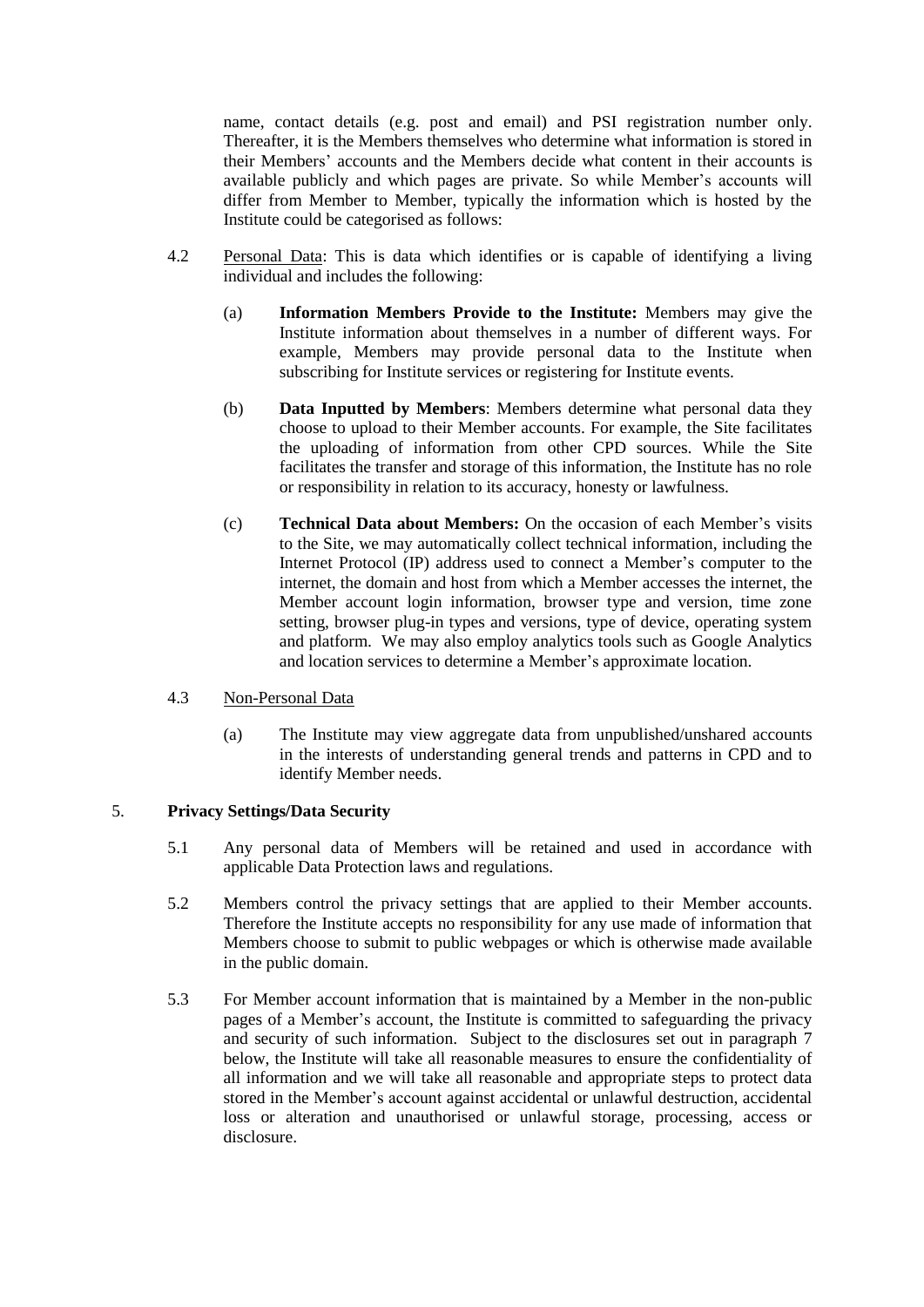- 5.4 Unfortunately, the transmission of information via the internet is not completely secure. Although the Institute will do its best to protect Members' personal data as described in this Policy, the Institute cannot guarantee the security of data transmitted over the Internet.
- 5.5 Members are responsible for retaining the confidentiality of their log-in credentials for their Institute accounts. RCSI/the Institute will not be responsible for any use of a Member's account which arises from the Member's failure to maintain the security of his or her data.

# 6. **Use of Information by the Institute**

- 6.1 The Institute processes Member data stored on the Site in the following ways:
	- (a) to carry out the Institute's obligations to operate and manage a CPD system;
	- (b) to provide Members with information about the services offered by the Institute (any marketing contact will be subject to the Institute having the level of consent required by law);
	- (c) to prevent fraudulent or malevolent use of the Site and to ensure a better user experience;
	- (d) to notify Members about changes to the Site and associated Institute services; and
	- (e) to ensure that the Site is presented in the most effective manner.
- 6.2 The Institute may also need to access Member accounts for technical administration and IT support purposes.

# <span id="page-3-0"></span>7. **Disclosure of Member Information**

- 7.1 Disclosures by the Member: The availability of Member data to third parties is predominantly determined by the Member himself/herself, for example, through voluntary participation in a training programme or discussion forum.
- 7.2 Legal Obligation: Data may also be disclosed if the Member or the RCSI /the Institute become subject to a legal obligation to provide access to the data.
- 7.3 Successor Organisation to the Institute: Member information will also be disclosed to any successor or assign of the Institute who may be appointed to replace the Institute as the operator of CPD services for the PSI in the future (in which case the same principles as are set out in this Policy will continue to apply to the successor/assignee).

### 8. **Anonymised Data**

- 8.1 Aggregated or de-identified information may be made available to limited third parties such as:
	- (a) Our contractors and business partners who help us operate the Site and the services on the Site (e.g. ePortfolio); and
	- (b) Analytics and search engine providers that assist us in the improvement and optimization of the Site.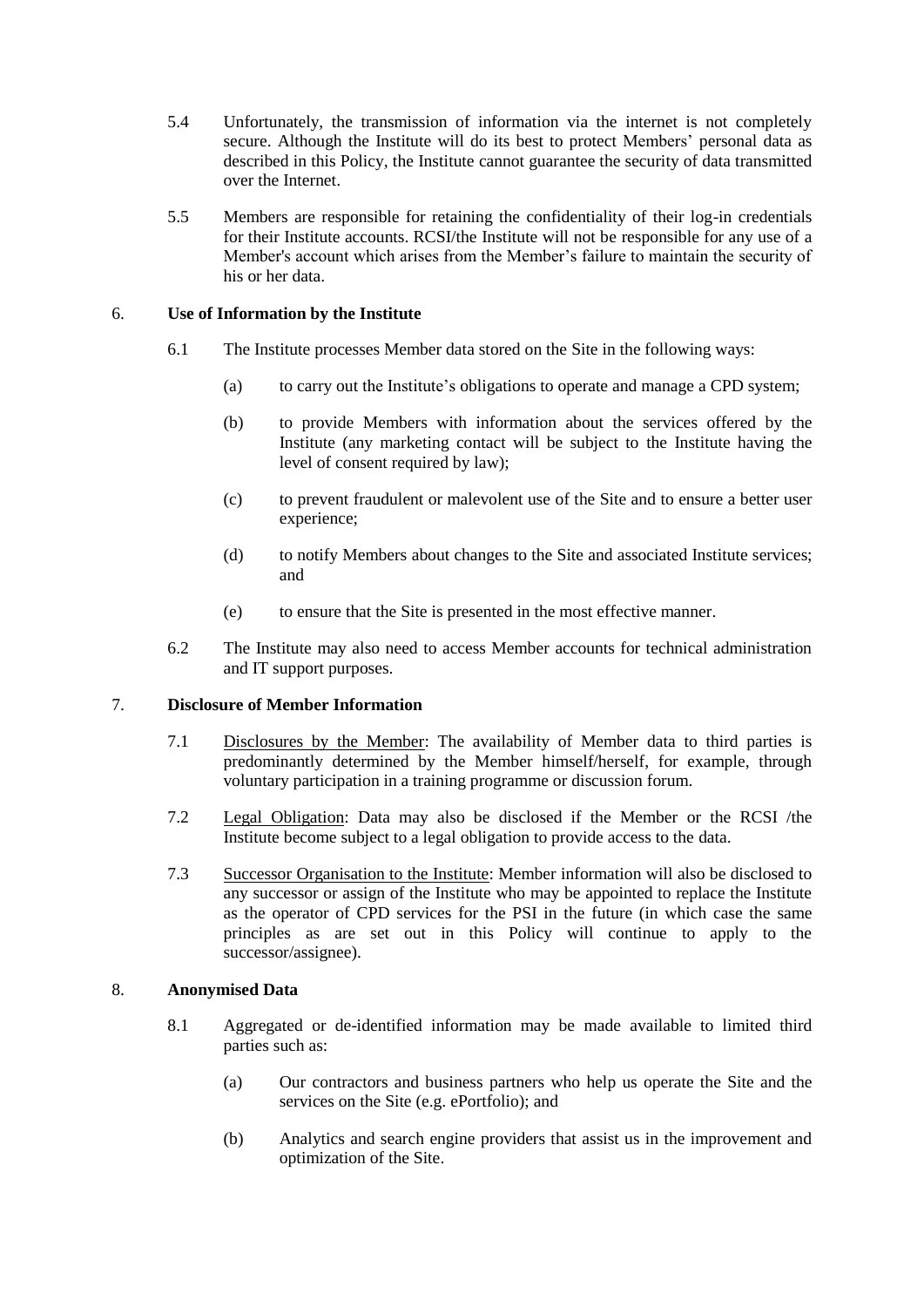# 9. **Third Party Sites**

9.1 The Site may contain links to other third-party websites. The Institute accepts no responsibility for the protection and privacy of any information which you provide whilst visiting such sites and such sites are not governed by this Data Protection Policy.

# 10. **Retention**

10.1 The Institute may retain copies of Member data where required to meet any statutory or regulatory requirements in relation to the retention of data. Normally, personal data will be retained for a period of up to six years following the closure of a Member account, or six years from the date of the last transaction on the account, whichever is the later.

# 11. **Where we store Member Data**

- 11.1 The data that Members store in their Member accounts may be transferred to, and stored at, a destination outside the European Economic Area ("**EEA"**). It may also be processed by staff operating outside the EEA working for the Institute or for one of the Institute's suppliers. The safeguard we have put in place for this transfer and/or storage is to enter into European Commission approved standard contractual clauses with the provider.
- 11.2 Where the Institute engages third party suppliers who process personal data on its behalf, it will bind the suppliers to contractual terms which meet the requirements of data protection laws.

# 12. **Accessing and Correcting your Personal Information**

- 12.1 Under the General Data Protection Regulation (GDPR) members have a right to seek access to personal data which the Institute holds about them. Members also have the right to request the correction of information about them which is inaccurate, incomplete or out of date. In certain circumstances, Members can request that the Institute deletes personal data.
- 12.2 Members who wish to access, update or delete their data should, in the first instance, do so themselves using the tools which are available in their ePortfolio Accounts. If this does not suffice, any additional requests should be made to us in writing by post to: Senior Operations Coordinator, Irish Institute of Pharmacy, Textile House, 5 Johnson Place, Dublin 2, Ireland. The Institute will ordinarily provide a Member with a copy of the relevant personal information from the Institute's current databases, or with photocopies of records if they are held only on current paper files. Requests will be dealt with within the 30 day period provided by the GDPR.

### 13. **Cookies**

- 13.1 The Site uses cookies to distinguish Members from each other and other users of the Site.
	- (a) Strictly necessary cookies. These are cookies that are required for the operation of the Site. They include, for example, cookies that enable Members to log into secure areas of their ePortfolios.
	- (b) Analytical/performance cookies. These allow the Institute to recognise and count the number of visitors and to see how visitors move around the Site.